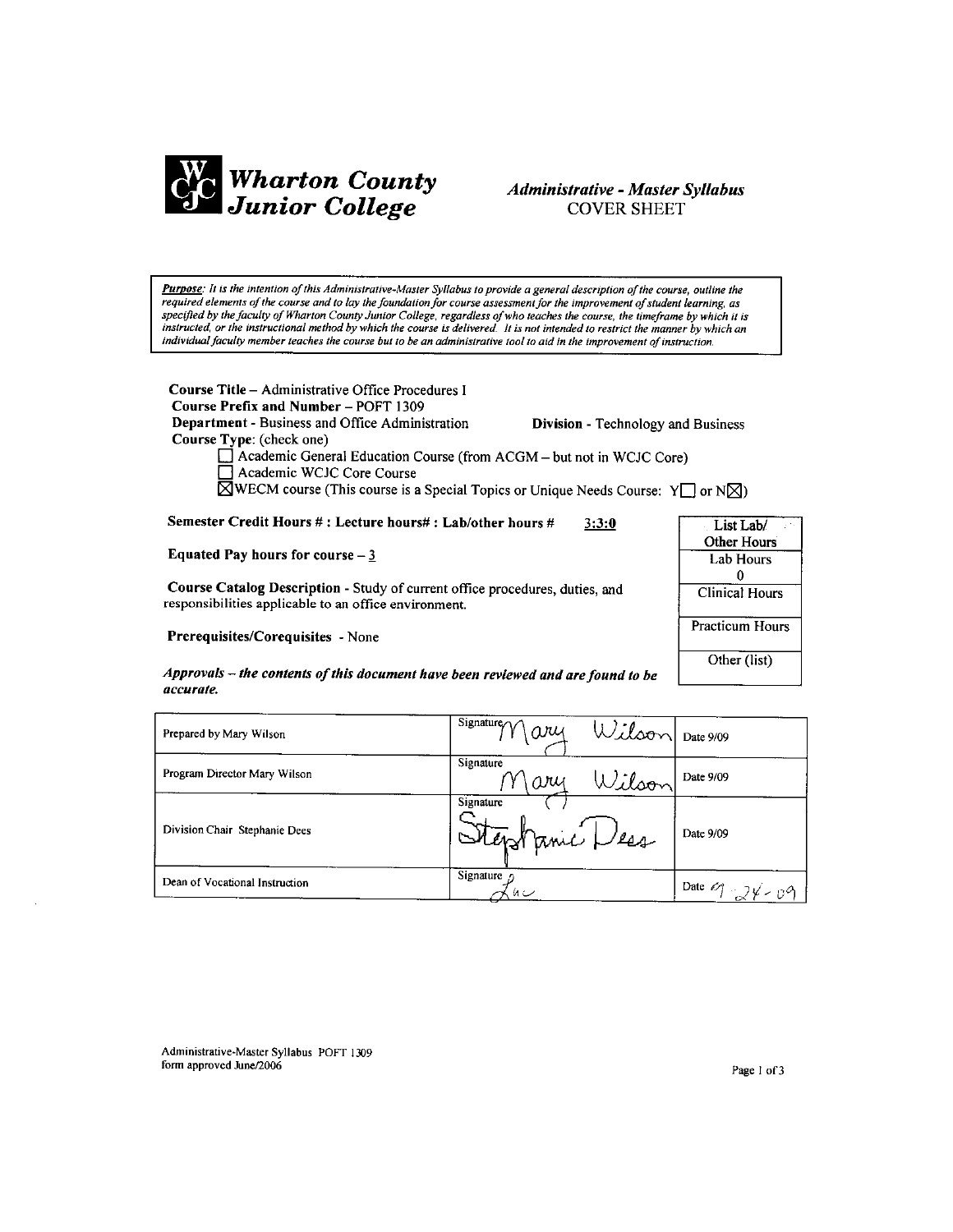

# *Administrative - Master Syllabus*  POFT 1309

**I. Topical Outline** – Each offering of this course must include the following topics (be sure to include information regarding lab, practicum, clinical or other non lecture instruction):

*Upon completion of this course, the student will succeed by:* 

- Demonstrating a good work ethic by being punctual and dependable with good attendance.
- ♦ Developing interpersonal skills to develop effective working relationships and function as a member of a team by working on a research project.
- ♦ Developing research skills by researching a specific topic utilizing the Internet, writing a report, using PowerPoint software to present the report, and developing oral skills by giving the report in front of a group.
- ♦ Scheduling appointments, scheduling meetings, and receiving visitors.
- ♦ Understanding their role in the structure of business organizations.
- ♦ Utilizing a variety of time management techniques.
- ♦ Creating a budget.
- ♦ Stating how to avoid a variety of frauds and scams including fake checks and e-mails.
- ♦ Explaining the purpose of a company code of ethics.
- ♦ Identifying common office support functions.
- ♦ Defining the elements of appropriate ergonomic design in the workplace.
- ♦ Describing basic workplace skills an office professional needs to be successful.
- Describing ten personal qualities needed in the workplace.
- ♦ Describing a variety of ways to organize the office supplies and the workstation.
- ♦ Identify ways to cope with stress.
- ♦ Utilizing a variety of time management techniques.
- ♦ Discussing the impact of office technology on office procedures.
- ♦ Demonstrating correct telephone techniques and procedures.
- ♦ Explaining the use of a variety of financial transactions such as cashier's check, bank draft, bank money order, and traveler's check.
- ♦ Reconcile a bank statement.
- ♦ Explain the budgeting process.
- ♦ Describe what a petty cash fund is and how it is used.
- ♦ Discussing their role in the structure of business organizations.
- ♦ Listing the points necessary to organize the content of a presentation.
- ♦ Demonstrating effective oral presentation techniques.

## **II. Course Learning Outcomes**

| <b>Course Learning Outcome</b>                                                                                                           | <b>Method of Assessment</b>                                                                                      |
|------------------------------------------------------------------------------------------------------------------------------------------|------------------------------------------------------------------------------------------------------------------|
| The student will describe and identify current<br>office procedures, duties, and responsibilities<br>applicable to an office environment | At least 90% of students will correctly answer at least<br>70% of the questions on a comprehensive written exam. |